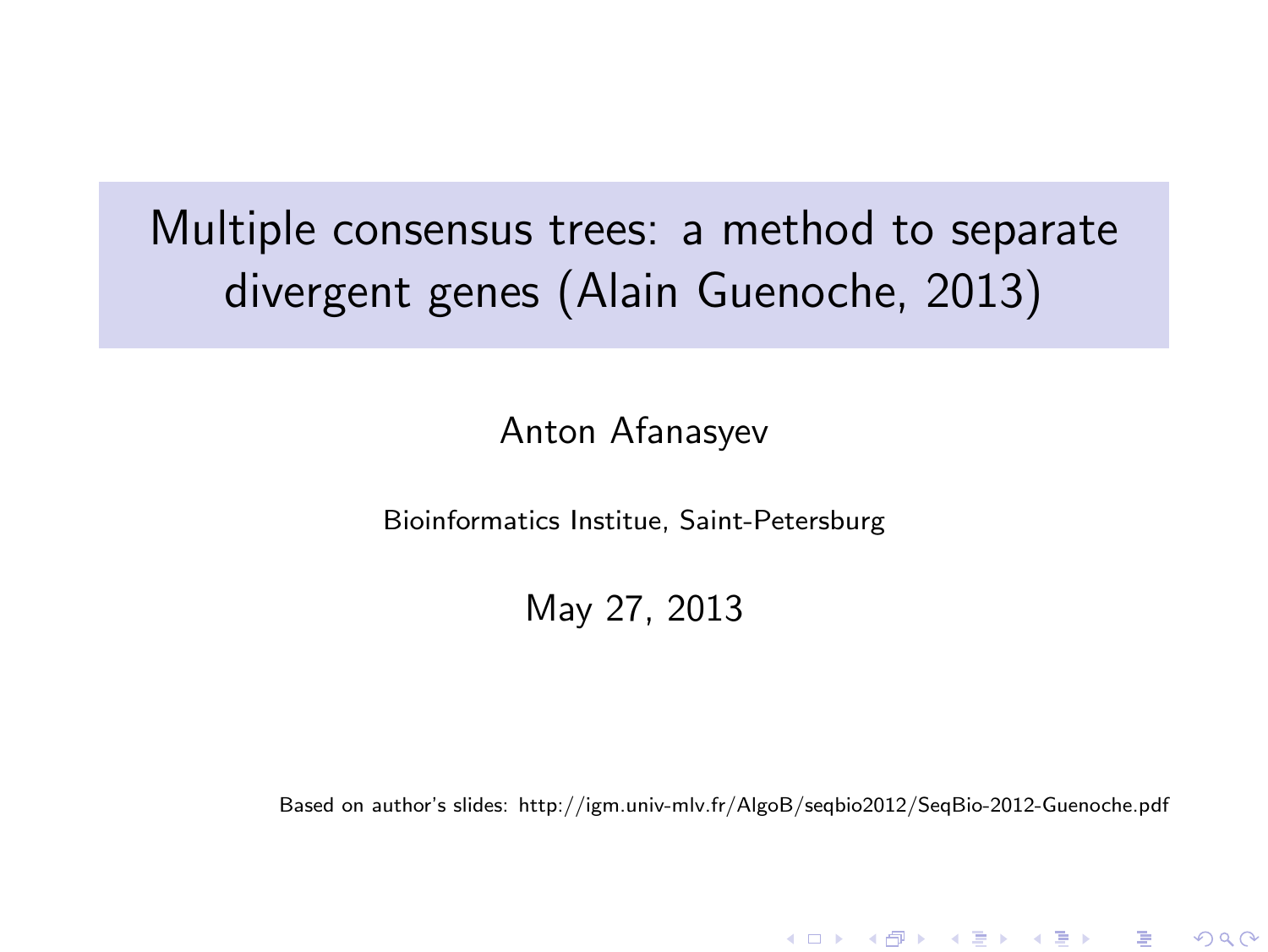A X-tree is :

- $\blacktriangleright$  an unrooted tree.
- $\triangleright$  X is the set of *n* leaves.
- $\triangleright$  nodes have degre 3,
- $\triangleright$  edges have a positive or null length.

 $X$ -tree  $\Longrightarrow$  { bipartitions }

 $\triangleright$  external edges (to leaves) common to every X-tree

**KORK ERKER ADE YOUR** 

 $\triangleright$  internal edges (at most  $n-3$ ) only considered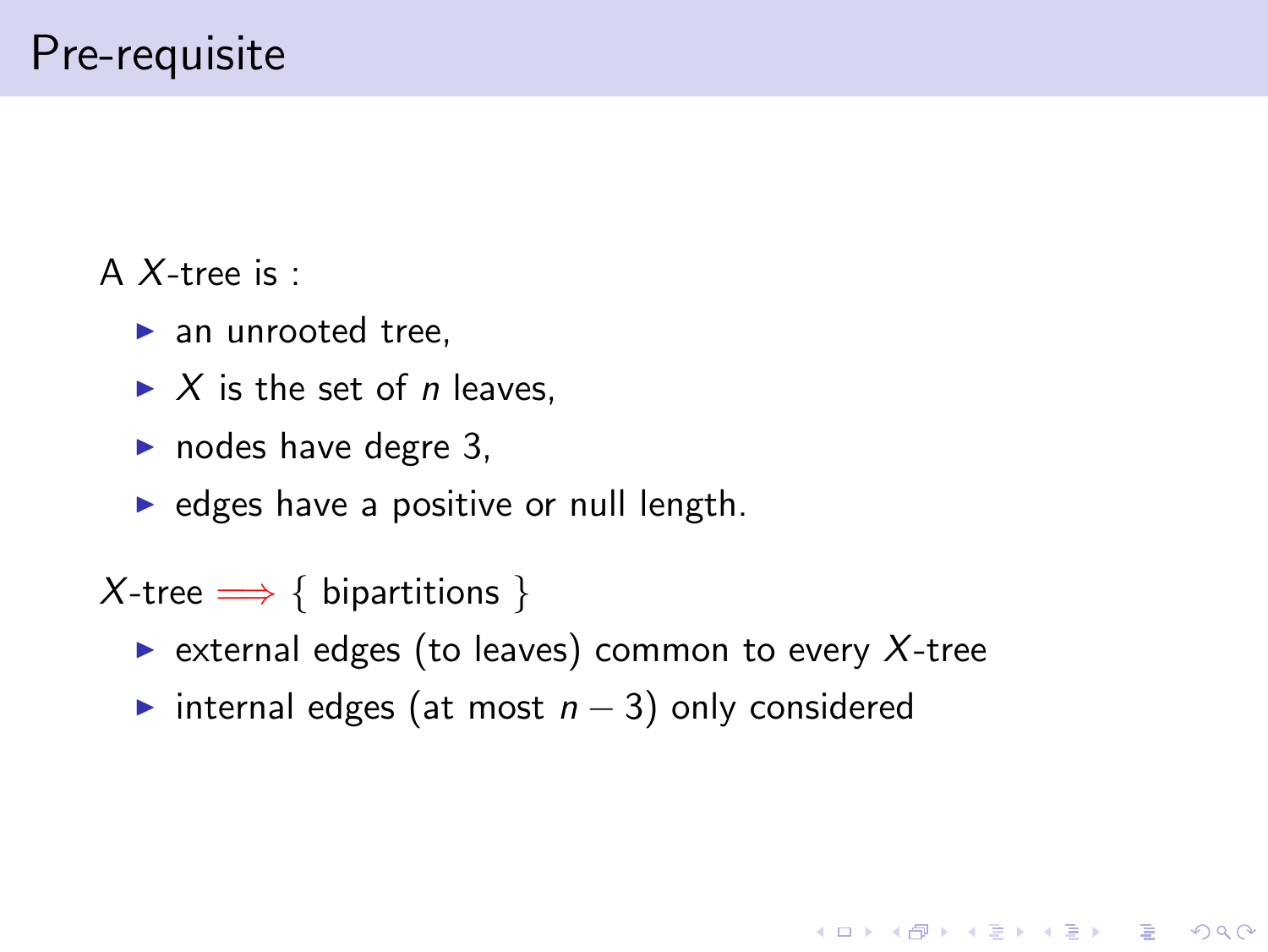# An X-tree



K ロ > K @ > K 할 > K 할 > 1 할 : ⊙ Q Q^

Bipartition set :

- $\blacktriangleright$  1 2 | 3 4 5 6 7
- $\blacktriangleright$  123 | 4567
- $\blacktriangleright$  12367 | 45
- $\blacktriangleright$  1 2 3 4 5 | 6 7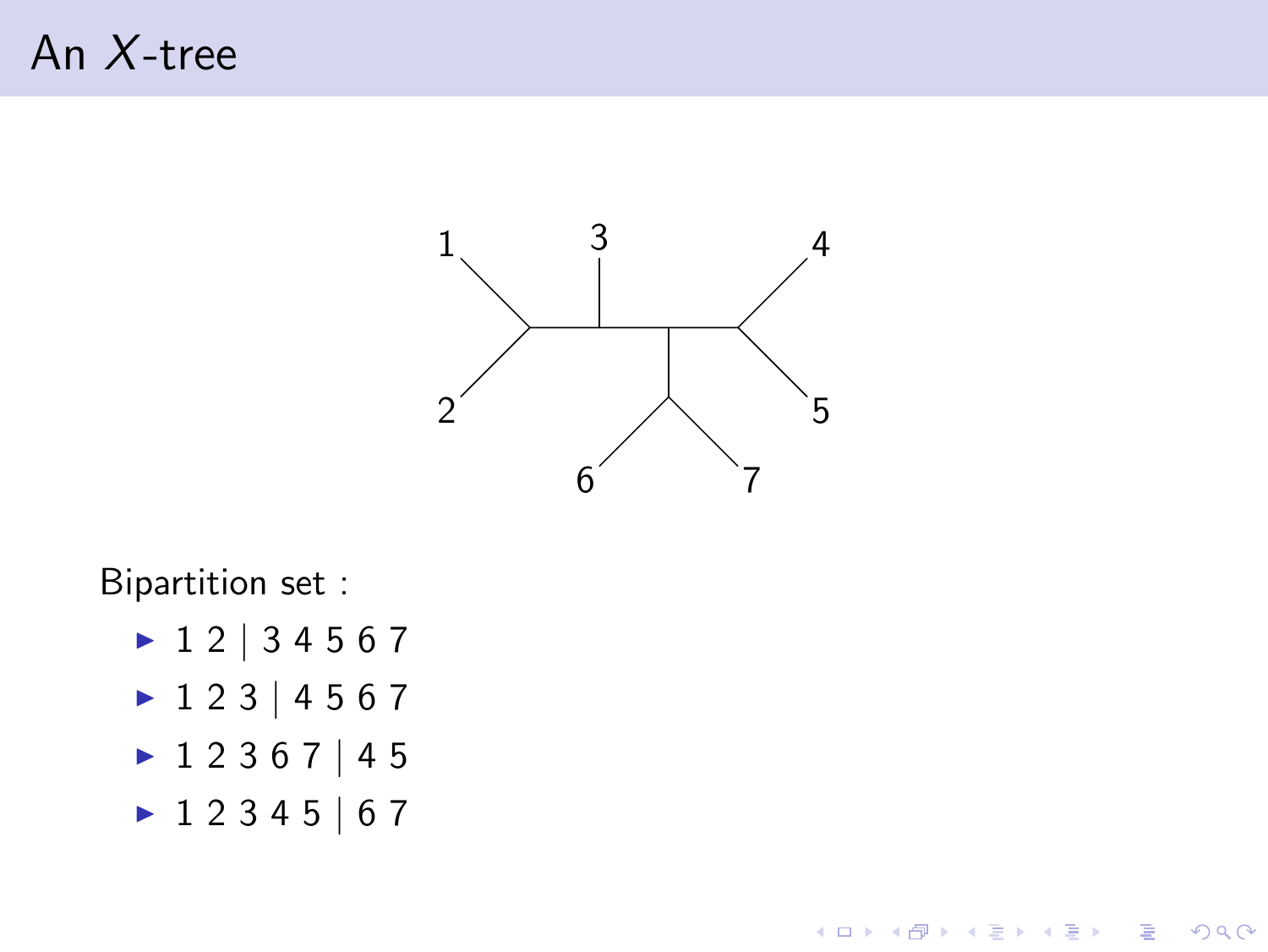$$
\Pi = \{T_1, \ldots, T_m\} \text{ a profile of } m \times \text{trees}
$$

A consensus tree C is a X-tree summarizing Π Several rules :

- $\triangleright$  strict : (only edges common to all the trees),
- $\triangleright$  majority : (edges belonging to a majority of trees),
- $\triangleright$  extended majority : (majority edges + compatible edges)
- $\triangleright$  Nelson : (clique of compatible edges with max weight)

Two bipartitions  $X_1|X_2$  et  $Y_1|Y_2$  are compatible in a X-tree iff

 $\emptyset \in \{X_1 \cap Y_1, X_2 \cap Y_1, X_1 \cap Y_2, X_2 \cap Y_2\}$ 

4 D > 4 P + 4 B + 4 B + B + 9 Q O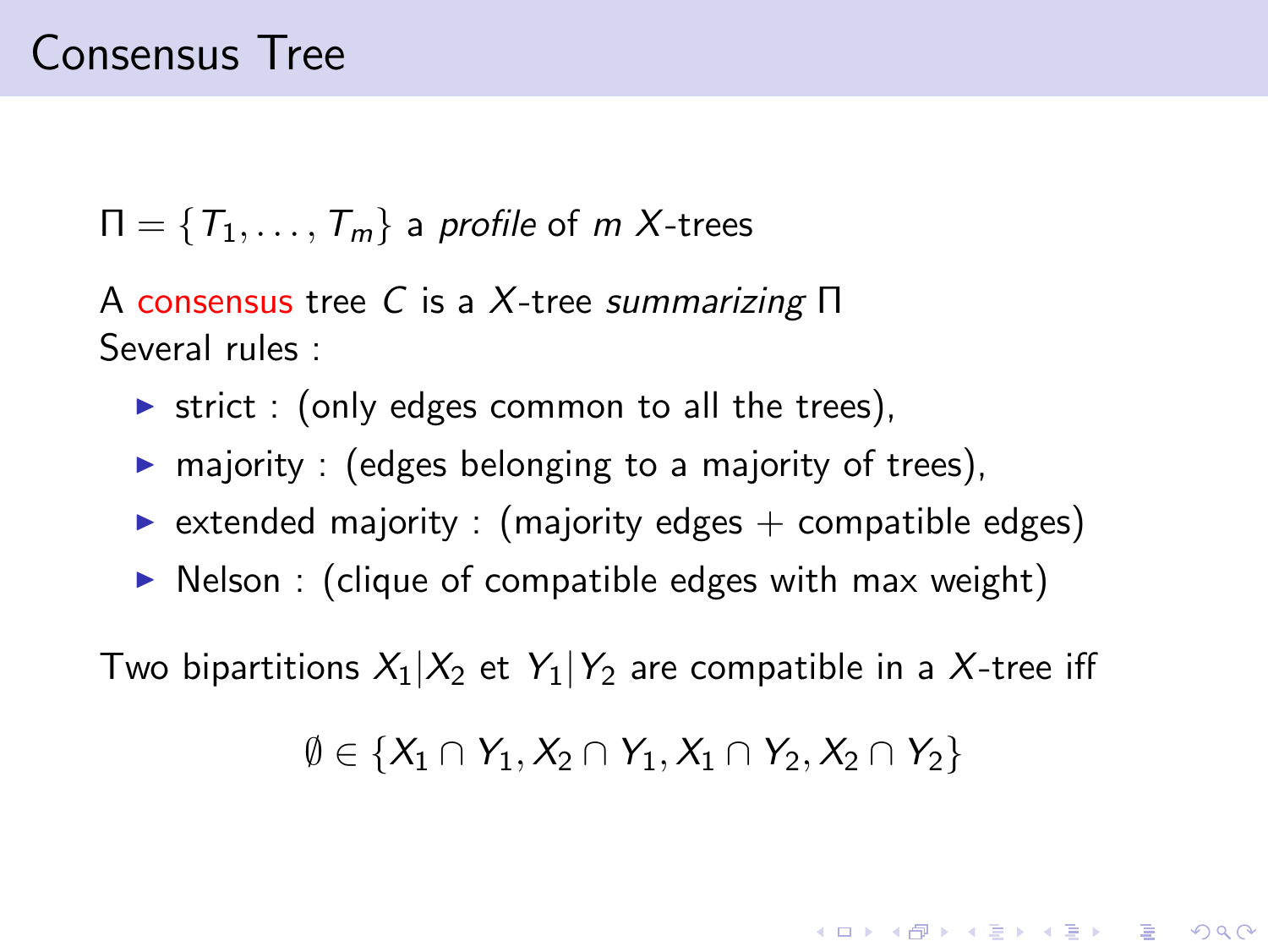# Example



K ロ × K 御 × K 差 × K 差 × 一差 …  $299$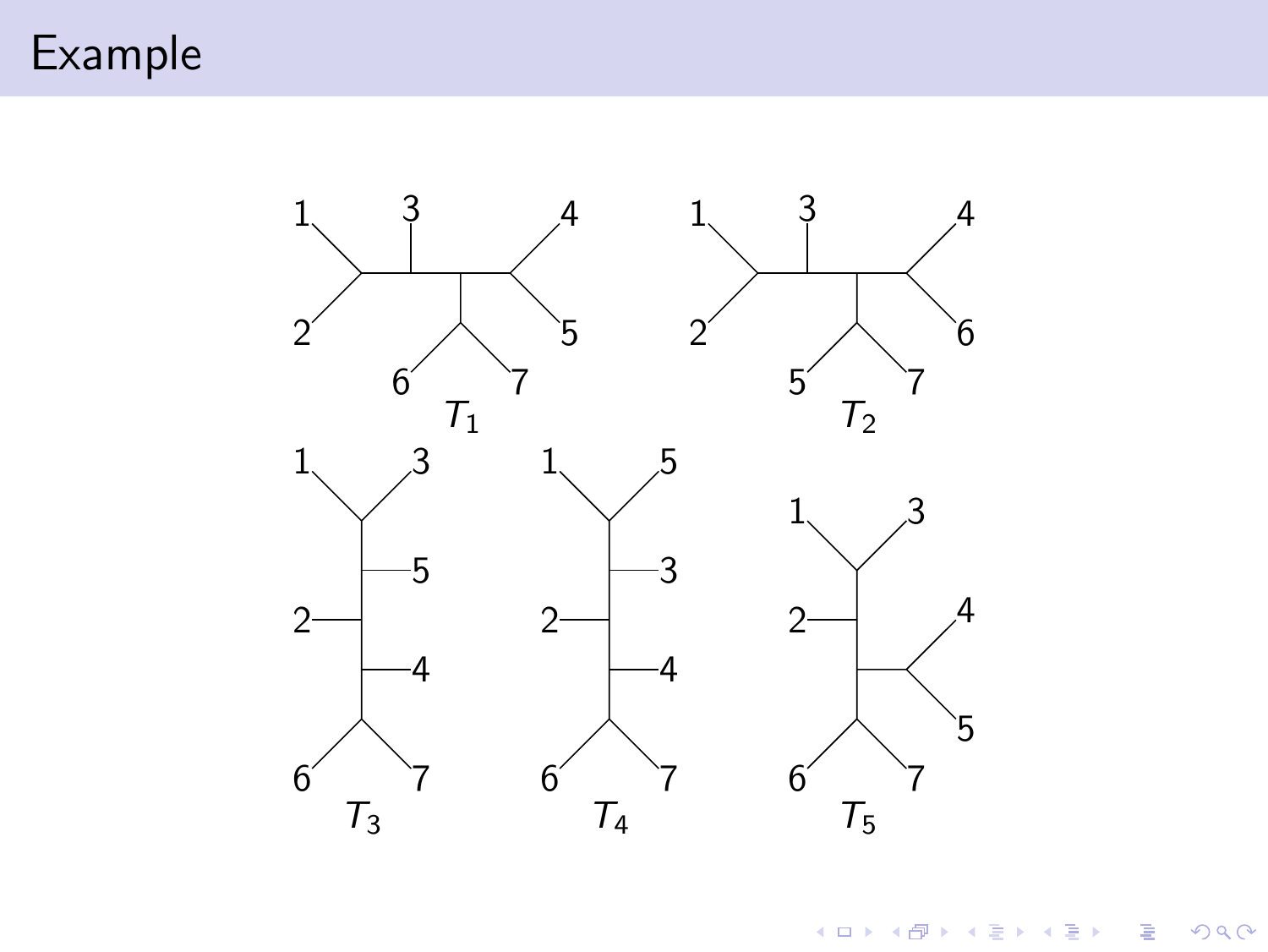# Majority and extended majority consensus

|                                                 | $\tau_{\scriptscriptstyle 1}$ | $T_2$    | $T_3$                     | $T_4$                     | $T_5$                 | bipartitions               |
|-------------------------------------------------|-------------------------------|----------|---------------------------|---------------------------|-----------------------|----------------------------|
| 1                                               | X                             | X        |                           |                           |                       | $\overline{12}$   34567    |
|                                                 | X                             | X        |                           |                           | X                     | 123   4567                 |
| $\begin{array}{c} 2 \\ 3 \\ 4 \\ 5 \end{array}$ | X                             |          | ×                         | X                         | $\boldsymbol{\times}$ | 12345   67                 |
|                                                 | X                             |          |                           |                           | X                     | 12367<br>45                |
|                                                 |                               | ×        |                           |                           |                       | 12346 57                   |
|                                                 |                               | $\times$ |                           |                           |                       | 12357   46                 |
| $\begin{array}{c} 6 \\ 7 \\ 8 \end{array}$      |                               |          | $\boldsymbol{\mathsf{x}}$ |                           | X                     | 13 24 567                  |
|                                                 |                               |          | X                         | X                         |                       | 135   2467                 |
| 9                                               |                               |          | $\times$                  | $\boldsymbol{\mathsf{x}}$ |                       | 1235   467                 |
| 10                                              |                               |          |                           | X                         |                       | 15   23467                 |
|                                                 |                               |          |                           |                           |                       |                            |
| 3                                               |                               |          |                           |                           |                       | 6                          |
| 2                                               |                               |          |                           |                           |                       |                            |
|                                                 |                               |          |                           |                           |                       |                            |
|                                                 | 5                             |          |                           |                           |                       | 5                          |
|                                                 |                               |          |                           |                           |                       | $\mathcal{C}_{\mathsf{E}}$ |

K ロ ▶ K @ ▶ K 할 ▶ K 할 ▶ | 할 | ⊙Q @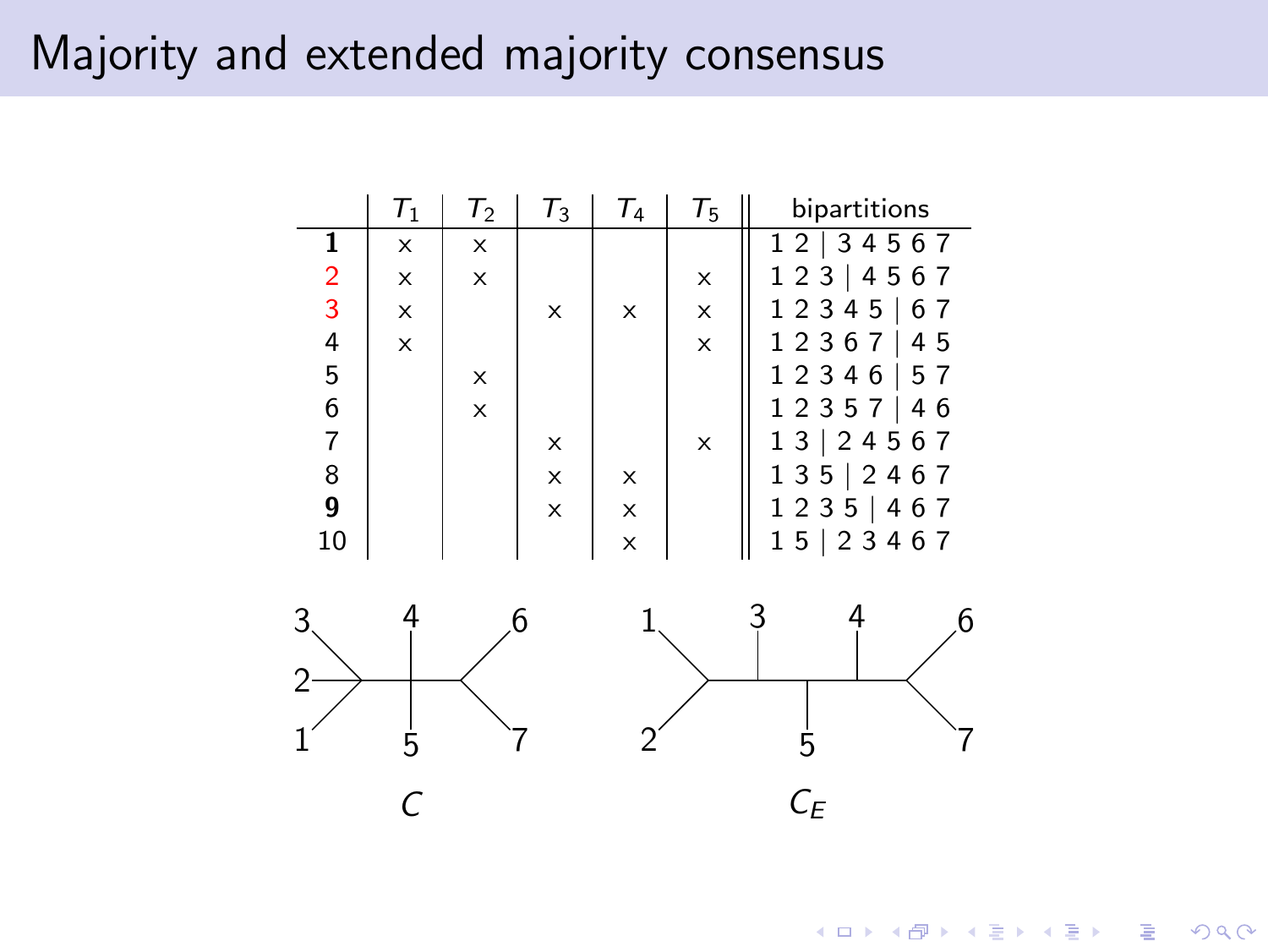$\{P_1, \ldots, P_q\}$  majority bipartitions

 $\triangleright$  edge weight = nb. of trees containing this edge

 $w(P_k) = |\{T_i \text{ containing } P_k\}|$ 

 $\triangleright$  Consensus tree weight = sum of internal edge weight

$$
W(C)=\sum_{P_k\in C}w(P_k)
$$

On the 5 trees in l'Example:

$$
W(C) = 3 + 4 = 7
$$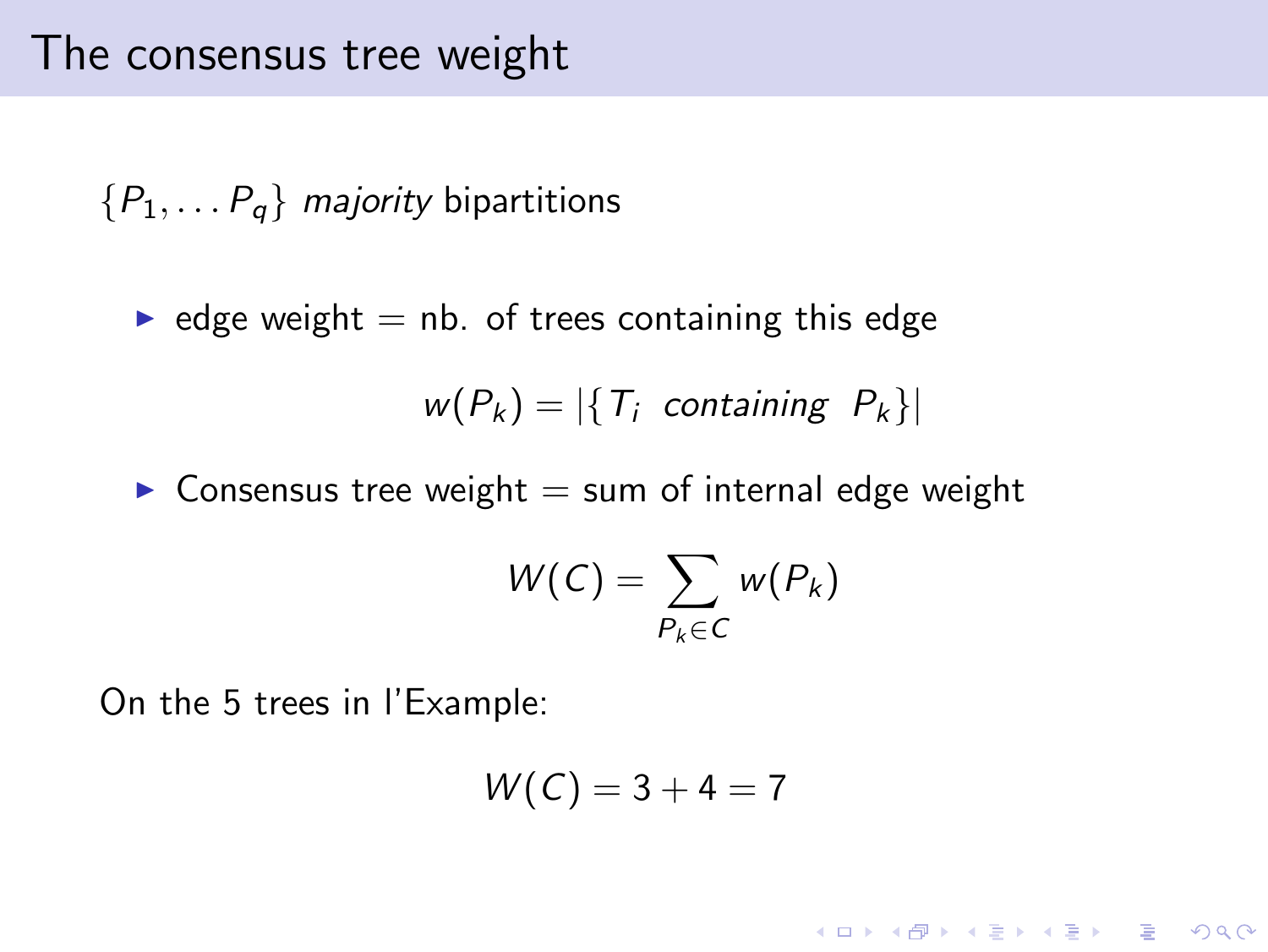#### Let

- $\blacktriangleright$   $P_{\Pi} = {\Pi_1, \ldots, \Pi_k}$  a partition of  $\Pi$  in k classes,
- $\blacktriangleright$   $\{m_1, \ldots, m_k\}$  nb. of elements
- $\blacktriangleright \{C_1, \ldots, C_k\}$  the consensus trees of sub-profiles

The generalized score of  $P_{\Pi}$ , denoted  $\mathcal{W}^k(P_{\Pi})$  is the sum of consensus tree weight of a class multiplied by its nb. of elements :

$$
W^{k}(P_{\Pi})=\sum_{i=1}^{k}m_{i}\times W_{\Pi_{i}}(C_{i}).
$$

 $m_i$  trees support  $C_i$  with a high or low weight

**KORKAR KERKER E VOOR**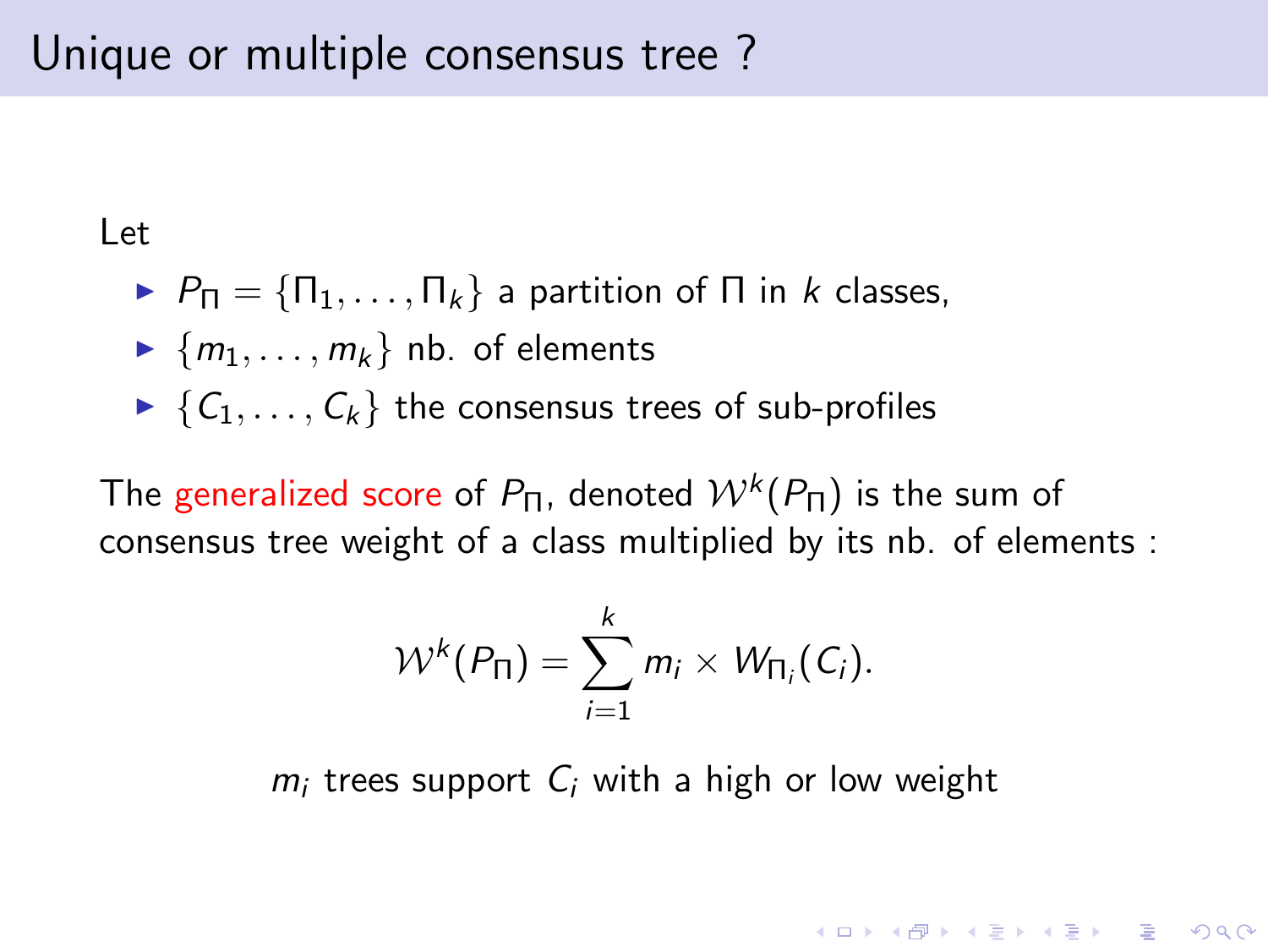### Problem

To find a partition of Π maximizing the generalized score

$$
\max_{P_{\Pi}=\{\Pi_1,\dots,\Pi_k\}\in \mathcal{P}(\Pi)}\mathcal{W}^k(P_{\Pi})
$$

Double optimization, over the nb. of classes  $(k)$  and over the set of partitions in  $k$  classes

Extreme values :  $W^1(P_1)$  and  $W^n(P_n)$ 1 classe atomic partition

### Proposition

Two X-arbres make a single consensus iff the share more than half internal edges  $(|C|)$ 

$$
\mathcal{W}^1 = 2 \times |C| > \mathcal{W}^2 = n_1 + n_2
$$

**K ロ X (日) X 제공 X 제공 X 기능 등 10 이익이**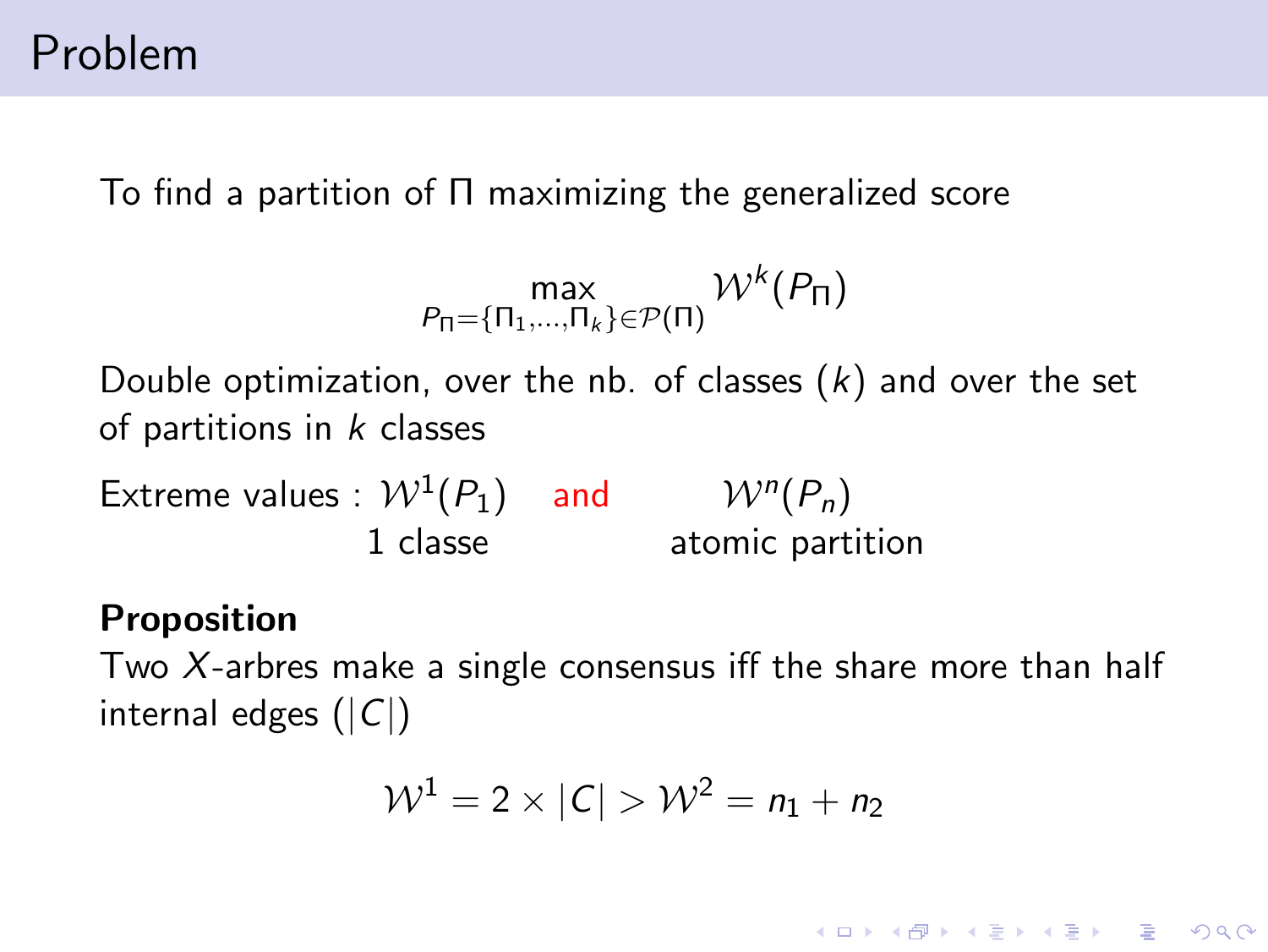# Consensus  $C_1$









K ロ ▶ K @ ▶ K 할 ▶ K 할 ▶ ... 할 ... 900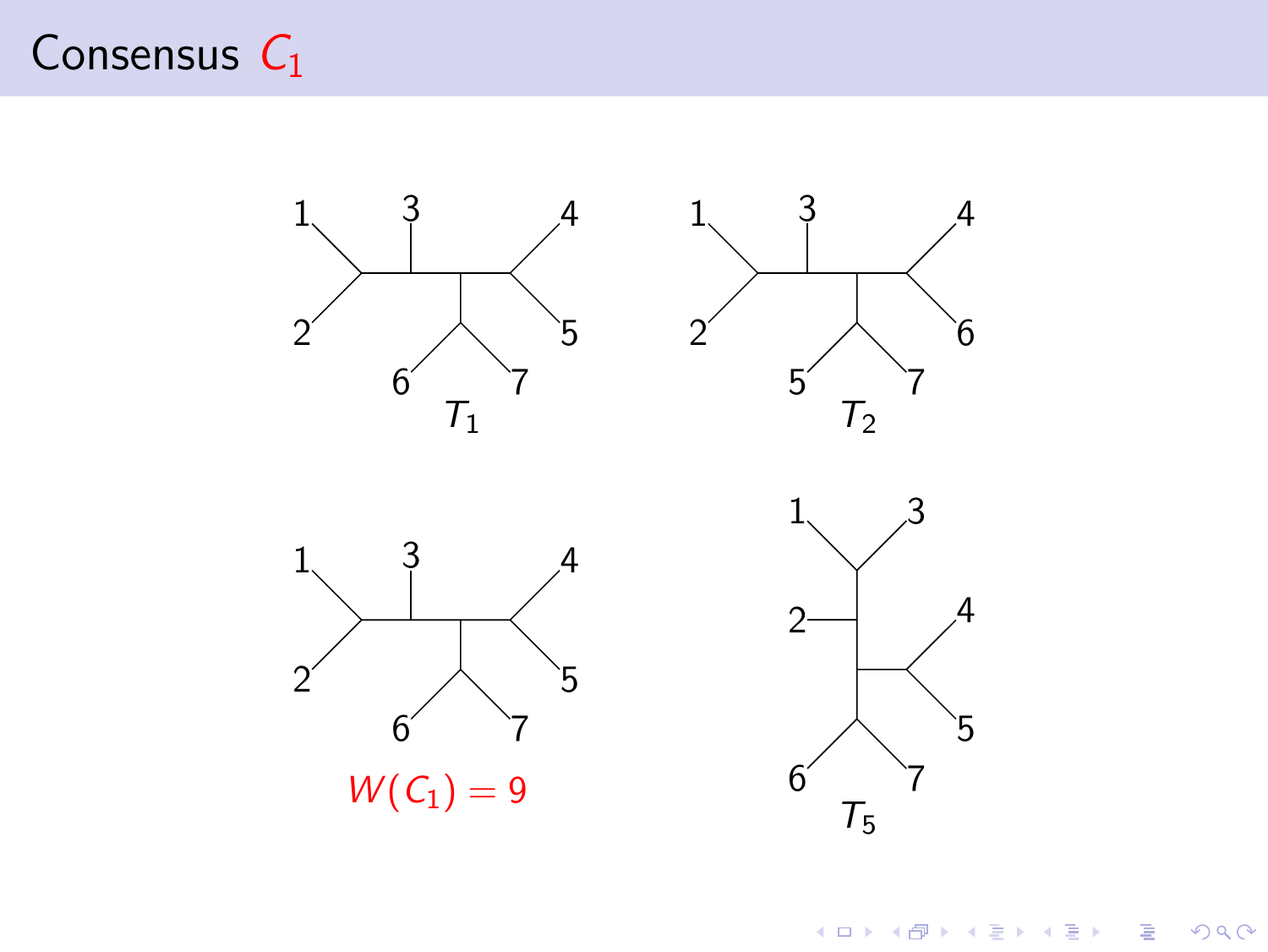



K ロ X イロ X K ミ X K ミ X ミ → S V C Y C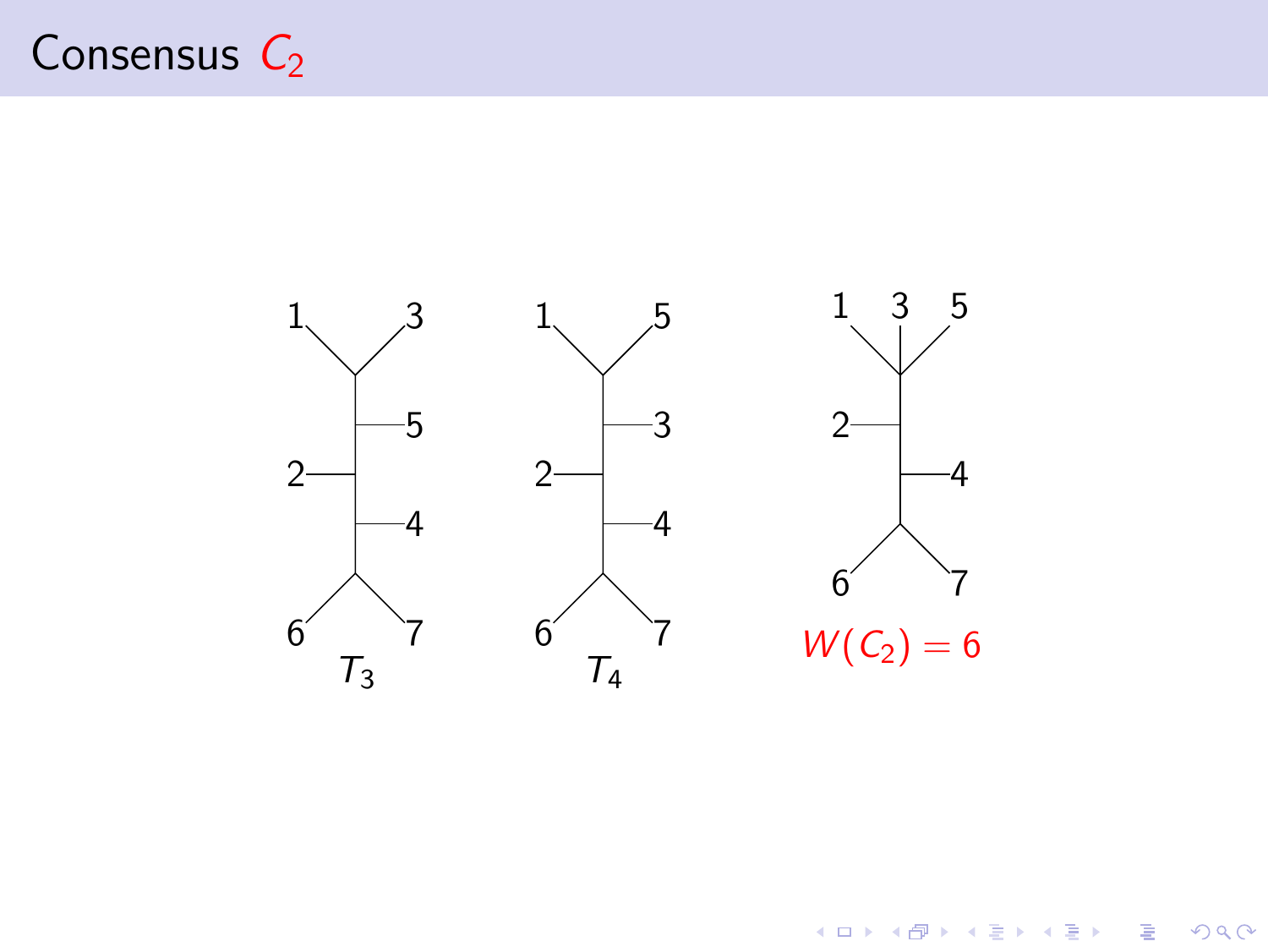### There is multiple consensus

Homogeneous Profile  $\Rightarrow$  Single consensus

$$
\mathcal{W}^1 = m \times W_{\Pi}(C)
$$

Each tree  $(n_i$  internal edges) is its own consensus ⇒ Atomic consensus

$$
W^m = \sum_{i=1}^m n_i \le m \times (n-3)
$$

But :

$$
\mathcal{W}^1 = 5 \times 7 = 35 > \mathcal{W}^5 = 5 \times 4 = 20
$$

$$
\mathcal{W}^2 = 3 \times 9 + 2 \times 6 = 39
$$

**K ロ X (日) X 제공 X 제공 X 기능 등 10 이익이**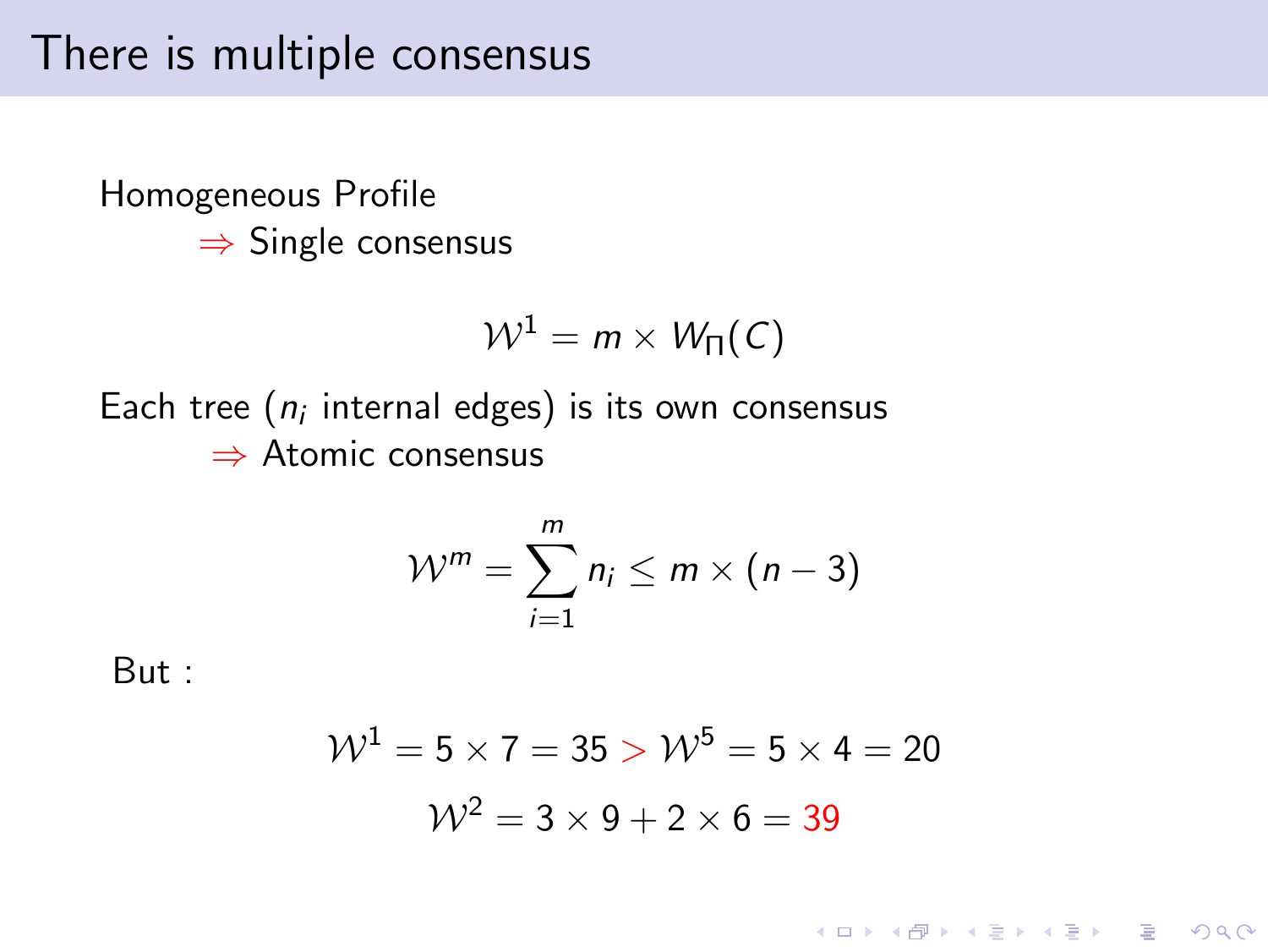# Method 1

Similarity indices on X-trees

 $\triangleright$  Robinson-Foulds similarity

$$
S(\mathcal{T}_i,\mathcal{T}_j)=\frac{2\times|\{a\in\mathcal{T}_i\cap\mathcal{T}_j\}|}{|\mathcal{T}_i|+|\mathcal{T}_j|}.
$$

**KORK ERKER ADE YOUR** 

- quadruple similarity  $|\{x, y, z, t\}|$  $+1$  if identical topologies;  $+1/2$  only one resolved topology Average Linkage Hierarchy
	- $\blacktriangleright$  Hierarchy of partitions (from  $P_0$ )
	- $\triangleright$  Consensus tree of the new class
	- $\blacktriangleright$  Generalized score value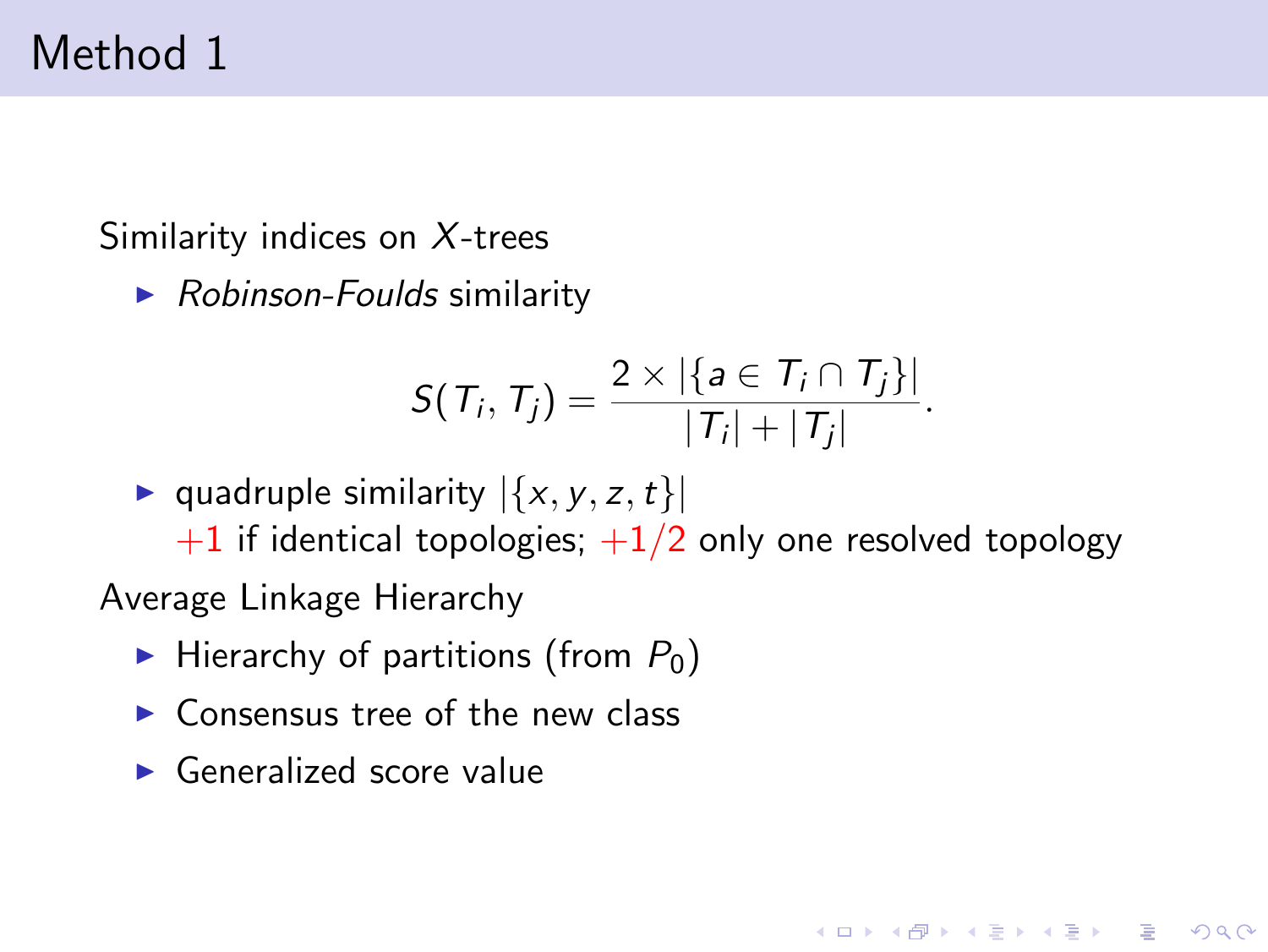# Example

From profile Π in Example 1

|  | $\begin{array}{c c}\nT_2 & 4 \\ \hline\nT_3 & 2 & 0\n\end{array}$ | $T_4$ 2 0 6 | $S_1$ $T_1$ $T_2$ $T_3$ $T_4$<br>$T_5$   6 2 4 2 |  | $\mathbf{1}$ |  | $5 \t2 \t3 \t4$ |
|--|-------------------------------------------------------------------|-------------|--------------------------------------------------|--|--------------|--|-----------------|

Robinson-Foulds similarity **Dendrogram** 

 $W^5 = 20$ ,  $W^4 = 24$ ,  $W^3 = 28$ ,  $W^2 = 39$  and  $W^1 = 35$ 

KO KKOK KEK KEK LE I KORO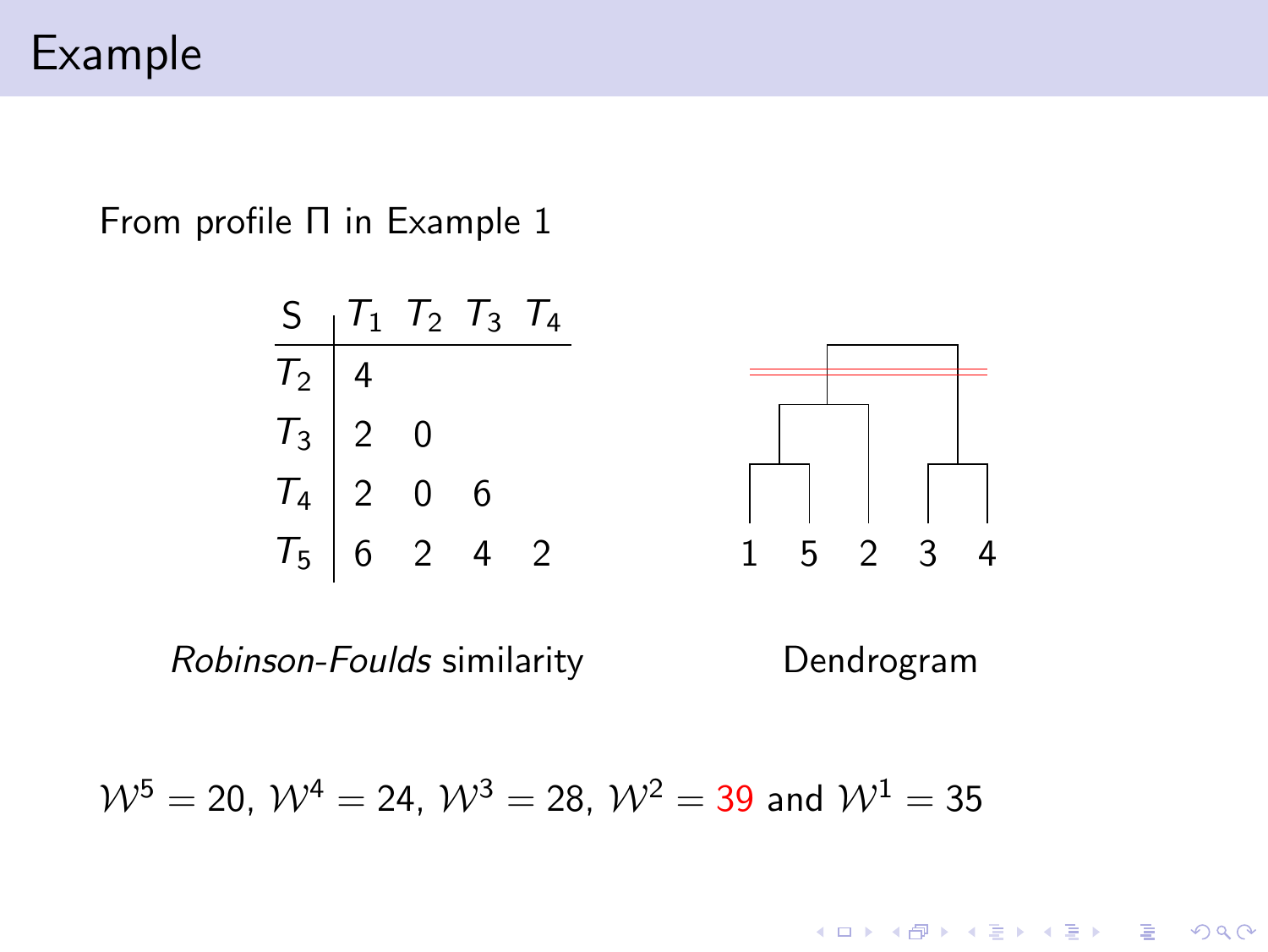# Method 2

- $\triangleright$  Join the 2 classes maximizing the generalized score
- $\triangleright$  Consensus tree of this new class

|                                                                                                     |  | $T_1$ $T_2$ $T_3$ $T_4$ |                                                                               |                |  | $T_{1,5}$ $T_2$ $T_3$ $T_{1,2,5}$ $T_3$                                      |  |
|-----------------------------------------------------------------------------------------------------|--|-------------------------|-------------------------------------------------------------------------------|----------------|--|------------------------------------------------------------------------------|--|
|                                                                                                     |  |                         |                                                                               |                |  | $\begin{array}{c c}\n\hline\nT_3 & 28 \\ \hline\nT_4 & 28 & 39\n\end{array}$ |  |
| $\begin{array}{c cc}\n\hline\nT_2 & 20 \\ T_3 & 16 & 12 \\ \hline\nT_4 & 16 & 12 & 24\n\end{array}$ |  |                         | $\begin{array}{c cc}\n\hline\nT_2 & 35 \\ \hline\nT_3 & 32 & 16\n\end{array}$ |                |  |                                                                              |  |
|                                                                                                     |  |                         |                                                                               | $T_4$ 26 16 28 |  |                                                                              |  |
| $T_5$ 24 16 20 16                                                                                   |  |                         |                                                                               |                |  |                                                                              |  |

Nb. of common majority edges

K ロ ▶ K @ ▶ K 할 ▶ K 할 ▶ 이 할 → 9 Q @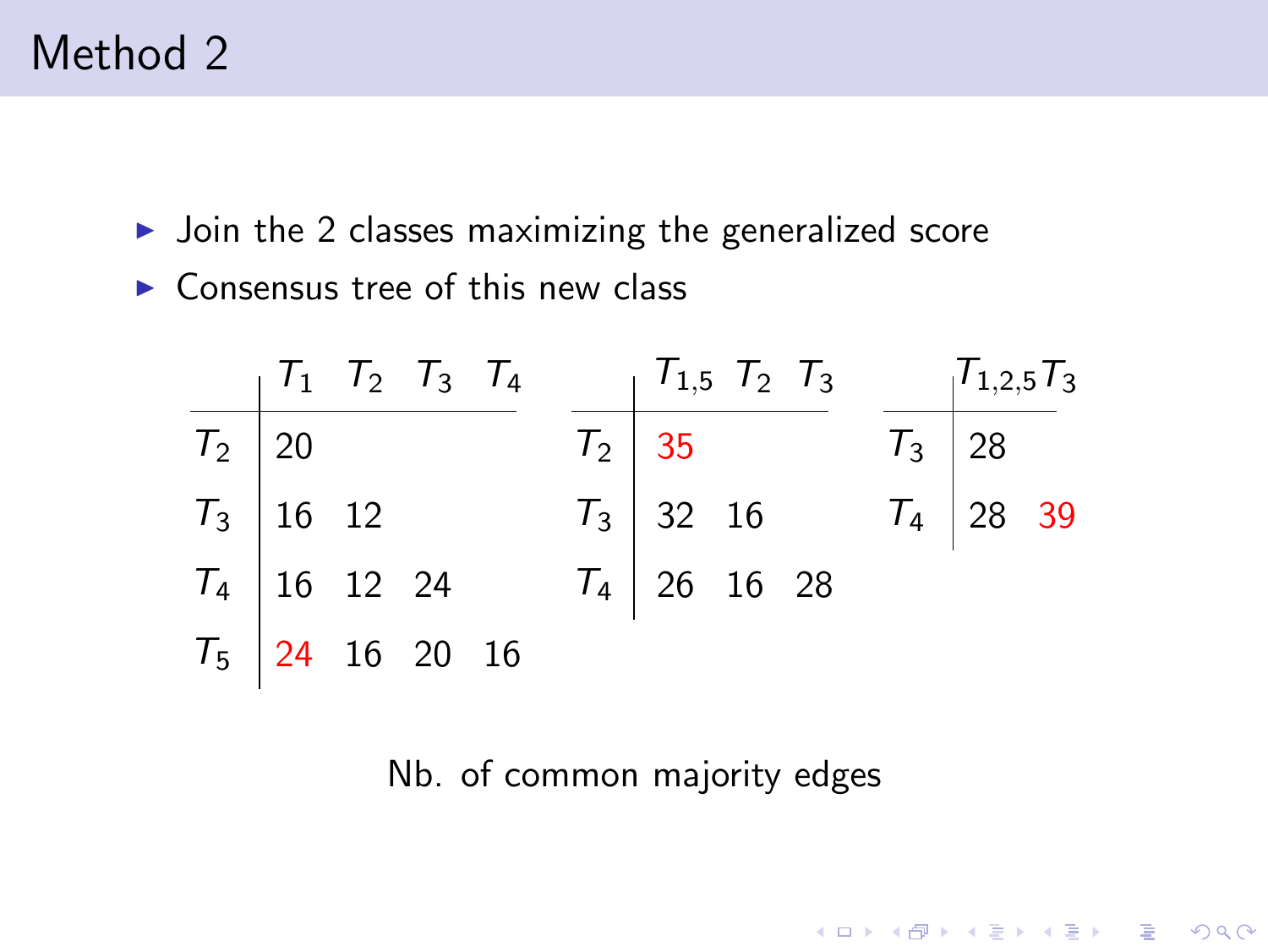# Validation on random trees

Two tests :

► Random topologies  $\rightarrow$  Atomic consensus

 $W^1 = 0$  and  $W^n$  Maximum

 $\triangleright$  3 random topologies  $\rightarrow$  15 noisy trees (swapping leaves)

 $W^3$  Maximum

- ▶ 30 trees from one random rooted topology  $|T| = 16$ 
	- $\triangleright$  one 1000 bp random sequence evolving along the tree
	- ▶ substitution rate from root to leaves  $: 0.25$
	- $\blacktriangleright$  16 aligned sequences
	- ► Kimura distance  $(K_{2p}) + NJ \rightarrow T_k$

 $W^1$  Maximum

4 D > 4 P + 4 B + 4 B + B + 9 Q O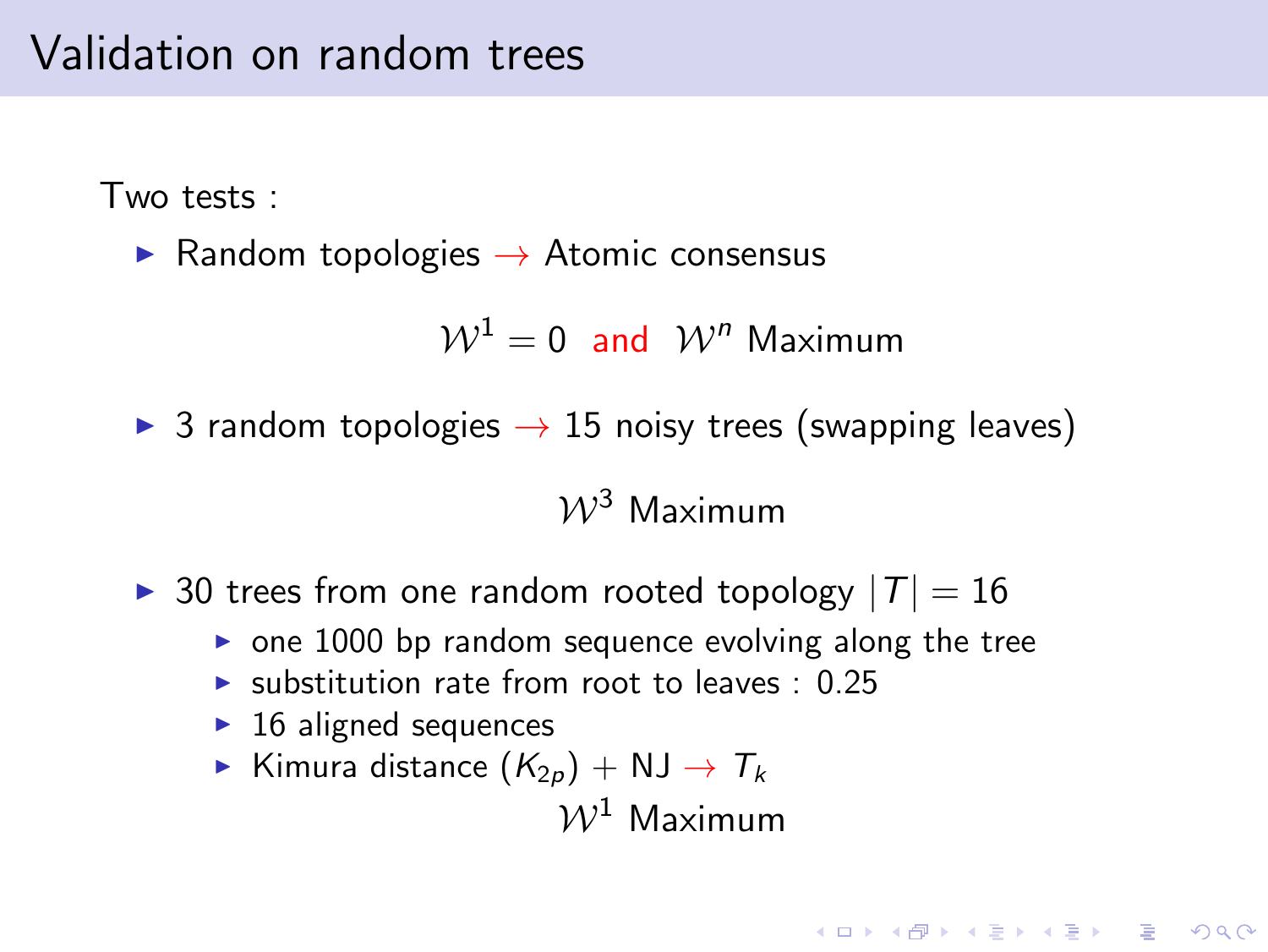BROWN, J.R., DOUADY, C.J., ITALIA, M.J., MARSHALL, W.E., STANHOPE, M.J. (2001) Universal trees based on large combined protein sequence data sets. Nat Genet, 28, 281–285.

Here we use large combined alignments of 23 orthologous proteins conserved across 45 species from all domains to construct highly robust universal trees. Although individual protein trees are variable in their support of domain integrity, trees based on combined protein data sets strongly support separate monophyletic domains ... (after) elimination of 9 proteins, which were likely candidates for horizontal gene transfer.

|                    |     |    | BiP   Maj   $W(C)$   $W^1$   $W^2$ |      |            | $\mathcal{W}^{23}$ |
|--------------------|-----|----|------------------------------------|------|------------|--------------------|
|                    | 333 | 23 | 430                                | 9890 | 8673   964 |                    |
| <b>Theoretical</b> |     |    |                                    |      |            |                    |
| max                | 966 | 42 | 529                                |      |            |                    |

There is a single consensus

**KORKA SERKER ORA**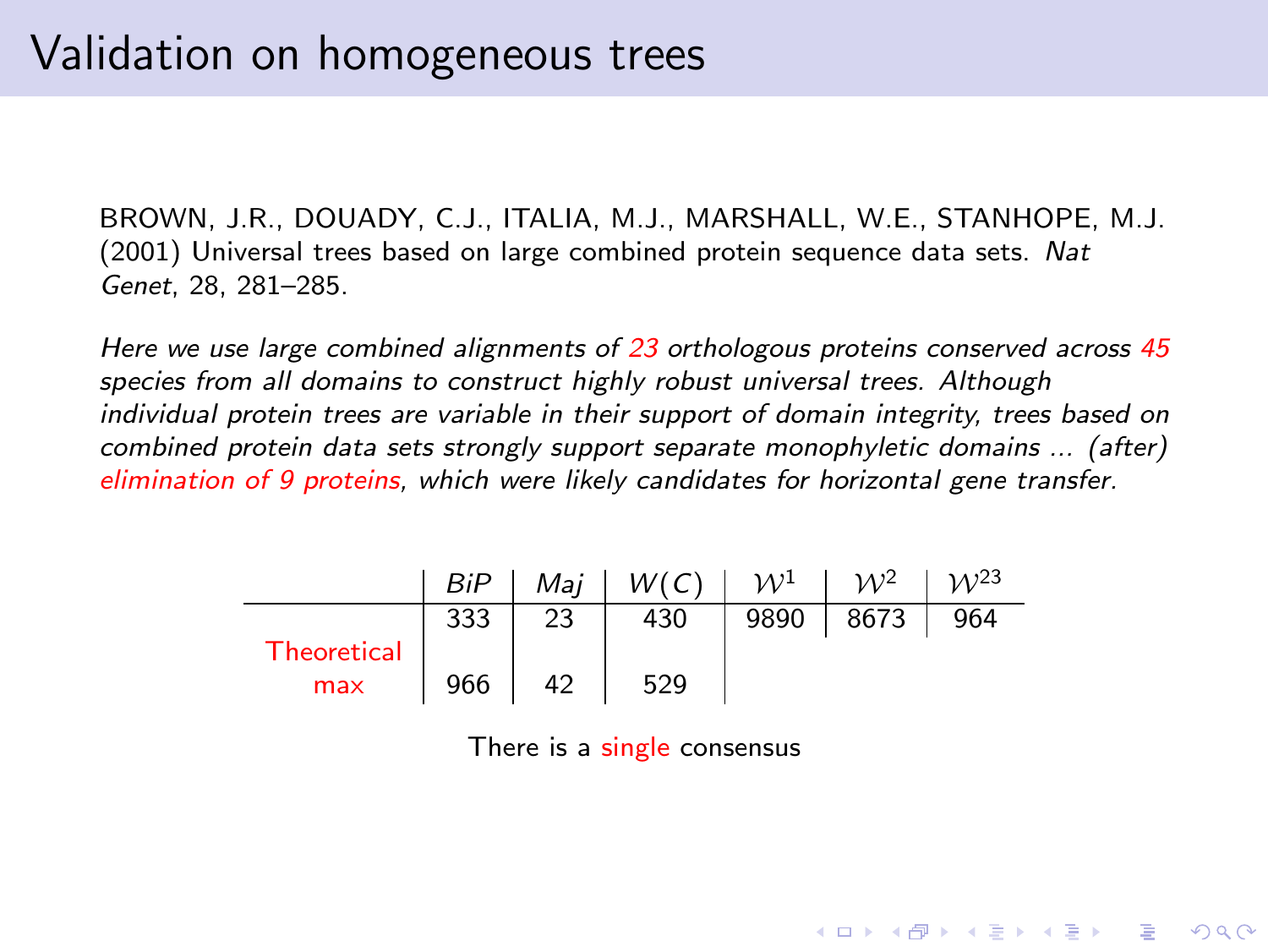SCHUBERT, S., DARLU, P., CLERMONT, O. et al. (2009), Role of intraspecies recombination in the spread of pathogenicity islands within the Escherichia coli species, PLoSpathogens, (5(1)e1000257).

9 genes in 30 Escherichia coli strains 500 bootstrap trees per gene

J.

|            | <b>BiP</b> | Mai | W    | $\mathcal{W}^1$ | <b>NbClas</b> | $W_{\text{next}}$ |
|------------|------------|-----|------|-----------------|---------------|-------------------|
| UR         | 8          | 7   | 2623 | 1311500         | 2(2)          | 1304768           |
| trpB       | 28         | 15  | 6248 | 3124000         | 2(1)          | 3114271           |
| trpA       | 45         | 9   | 3824 | 1912000         | 3(1,1)        | 1900390           |
| putP       | 57         | 17  | 6608 | 3304000         | 2(80)         | 2508400           |
| polB       | 119        | 14  | 5331 | 2665500         | 2(3)          | 2639187           |
| icd        | 69         | 15  | 5681 | 2840500         | 2(4)          | 2929008           |
| <b>HPI</b> | 76         | 13  | 4971 | 2485500         | 2(2)          | 2467626           |
| pabB       | 57         | 8   | 3667 | 1833500         | 2(1)          | 1827846           |
| DR         | 12         | 8   | 2685 | 1342500         | 2(2)          | 1335146           |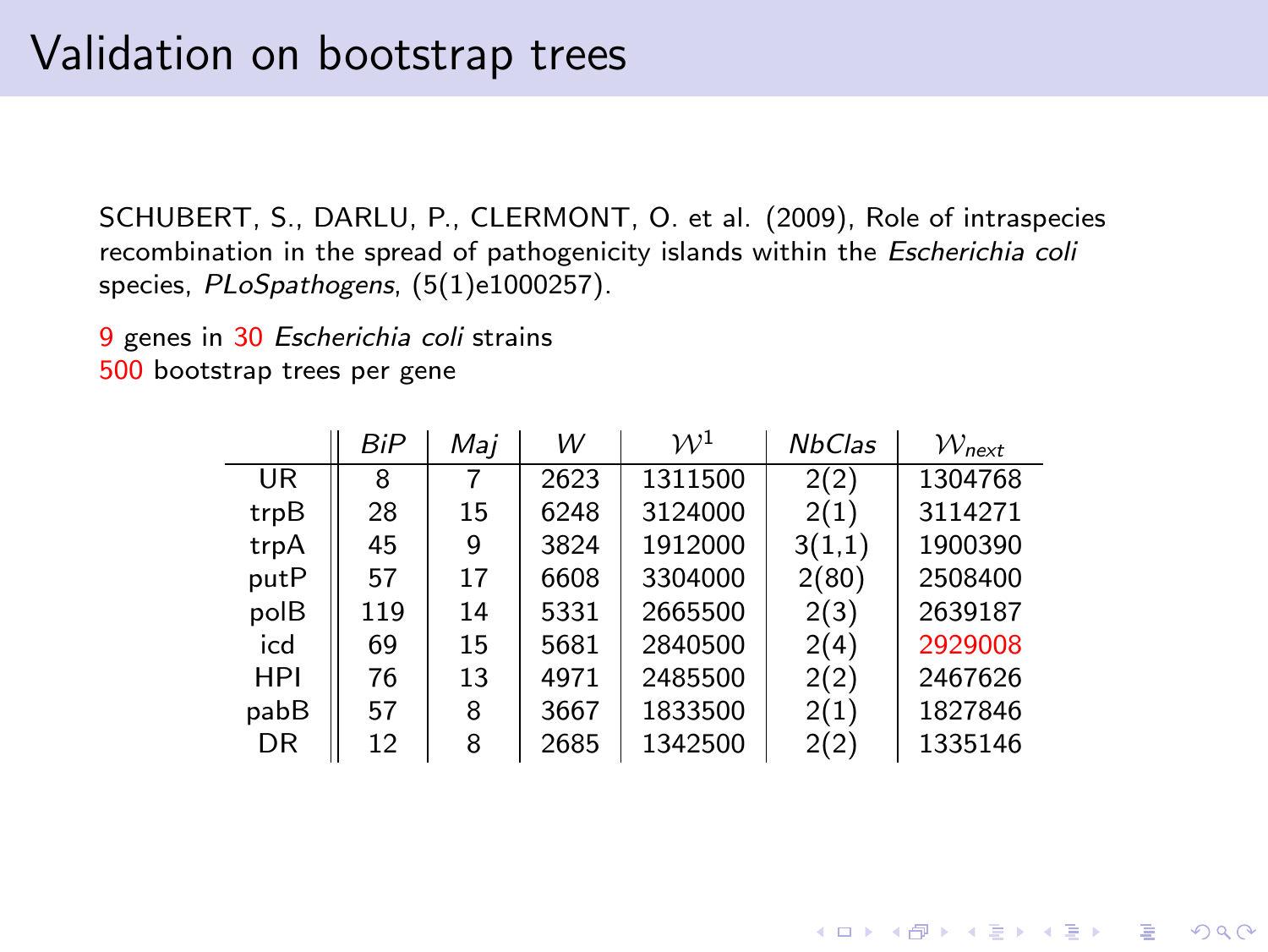# Validation on divergent trees ; previous method

DARLU, P. and GUENOCHE, A. (2011), The *TreeOfTrees* method to evaluate the congruence between gene trees, J. of Classification, 28(3), 390-403

Input : A set of aligned gene sequences or a set of boostrapped genes trees

|           | $G_1$ | $G_2$     | $\cdots$                | $G_m$           | X-Tree     | Distance       | NJ | Gene-Tree |
|-----------|-------|-----------|-------------------------|-----------------|------------|----------------|----|-----------|
|           |       |           |                         |                 | comparison | on genes       |    |           |
| bo        |       |           | $\cdot$ $\cdot$ $\cdot$ | $m$             |            |                |    |           |
| <b>OS</b> |       |           | $\cdots$                | $m$             |            | $\Delta_2$     |    |           |
| tr        |       |           |                         |                 | $\cdots$   |                |    |           |
| ap        | T100  | $T^{100}$ | $\cdots$                | $\tau$ 100<br>m |            | $\Delta_{100}$ |    | $T^{100}$ |
|           |       |           |                         |                 |            |                |    |           |

**KORKA SERKER ORA** 

Output :  $T$  the consensus tree of gene trees

- $\triangleright$  with robustness values (on the internal edges)
- ▶ which could separate groups of genes (but not a isolated gene)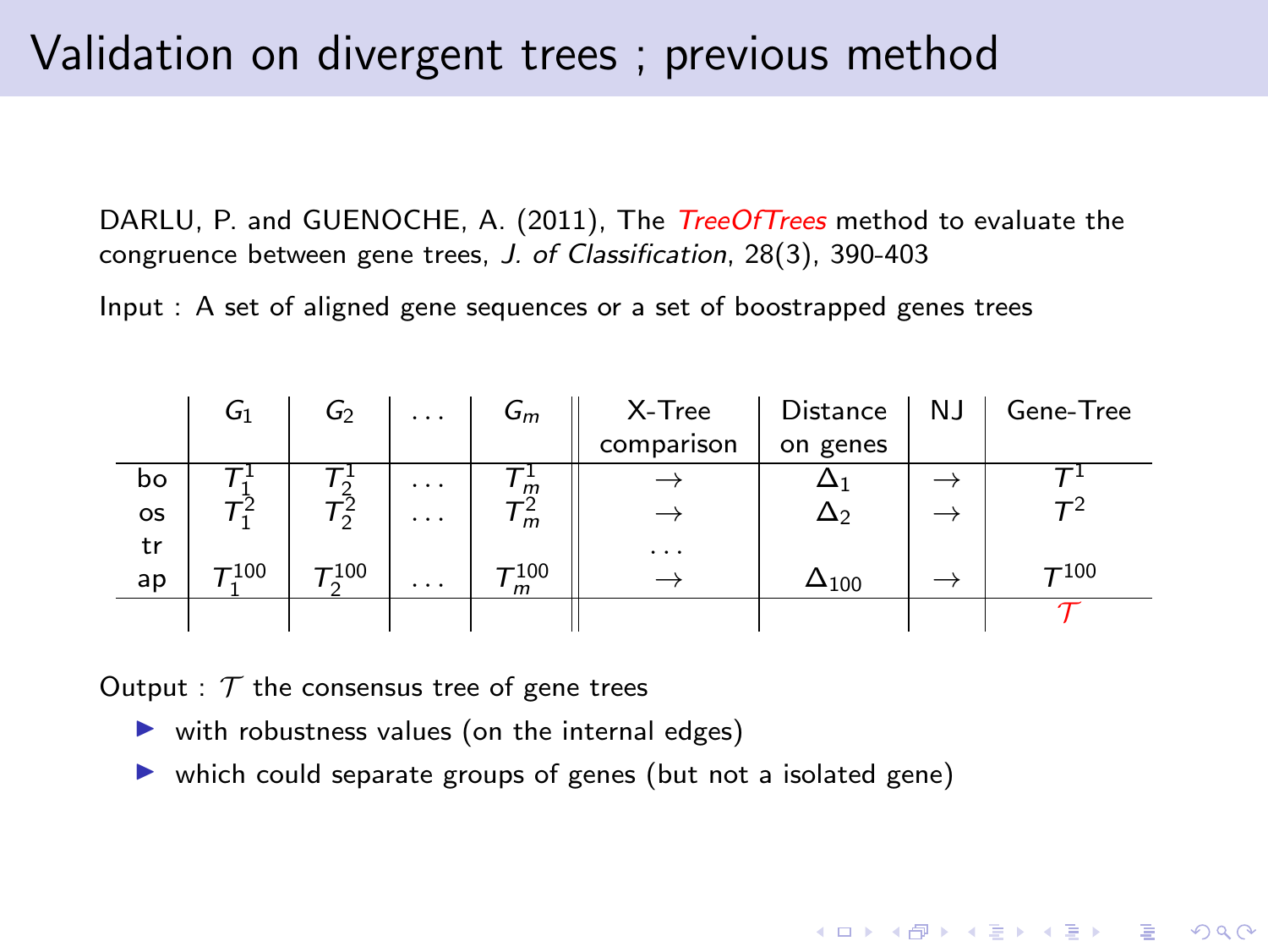# The TreeOfTrees tree

- ▶ 6 housekeeping genes (icd, pabB, polB, putP, trpA, trpB),
- $\triangleright$  3 other genes, HPI, DR and UR, (Hight Pathogenicity Island and its Downstream and Upstream regions) Highly suspected to come from LGT



 $\mathbf{C} = \mathbf{A} \oplus \mathbf{A} + \mathbf{C} \mathbf{B} + \mathbf{A} \oplus \mathbf{A} + \mathbf{A} \oplus \mathbf{A}$ 

 $2Q$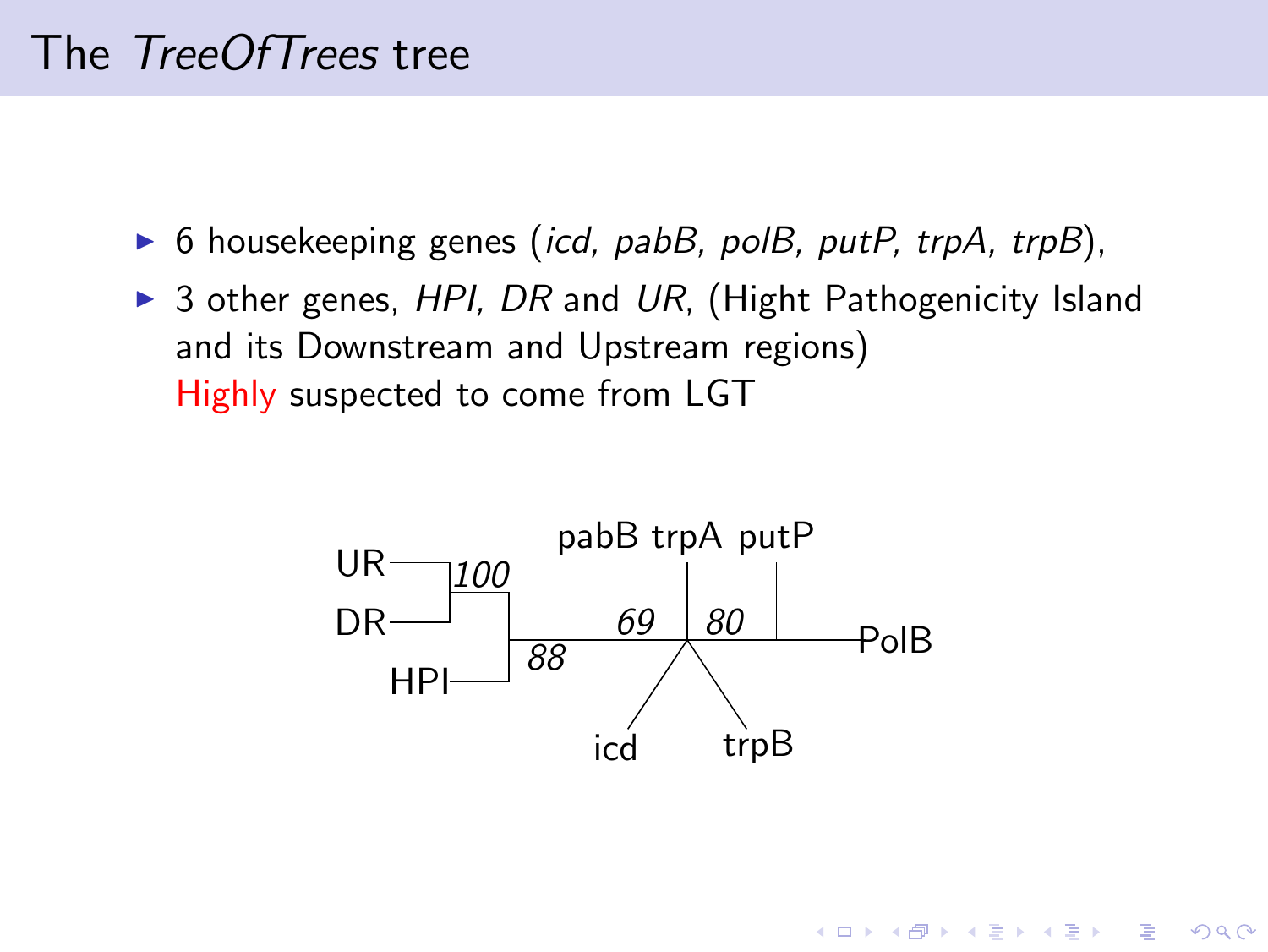The 9 consensus trees on E. coli make profile Π Similarity

- $\blacktriangleright$  Robinson-Foulds
- $\blacktriangleright$  Quadruple

| NbClas   1   2   3   4   5   6   7   8   9                   |  |  |  |  |  |
|--------------------------------------------------------------|--|--|--|--|--|
| R-F   144    150   174   147   154   139   120   130   140   |  |  |  |  |  |
| Quad   144   150   135   159   169   136   146   129   140   |  |  |  |  |  |
| Greedy   144   168   182   147   160   145   155   130   140 |  |  |  |  |  |

Best generalized scores for all the number of classes

 $W({$  {HPI, UR, DR}, {pabB, trpA, trpB, icdetPolB}, {putP}) = 182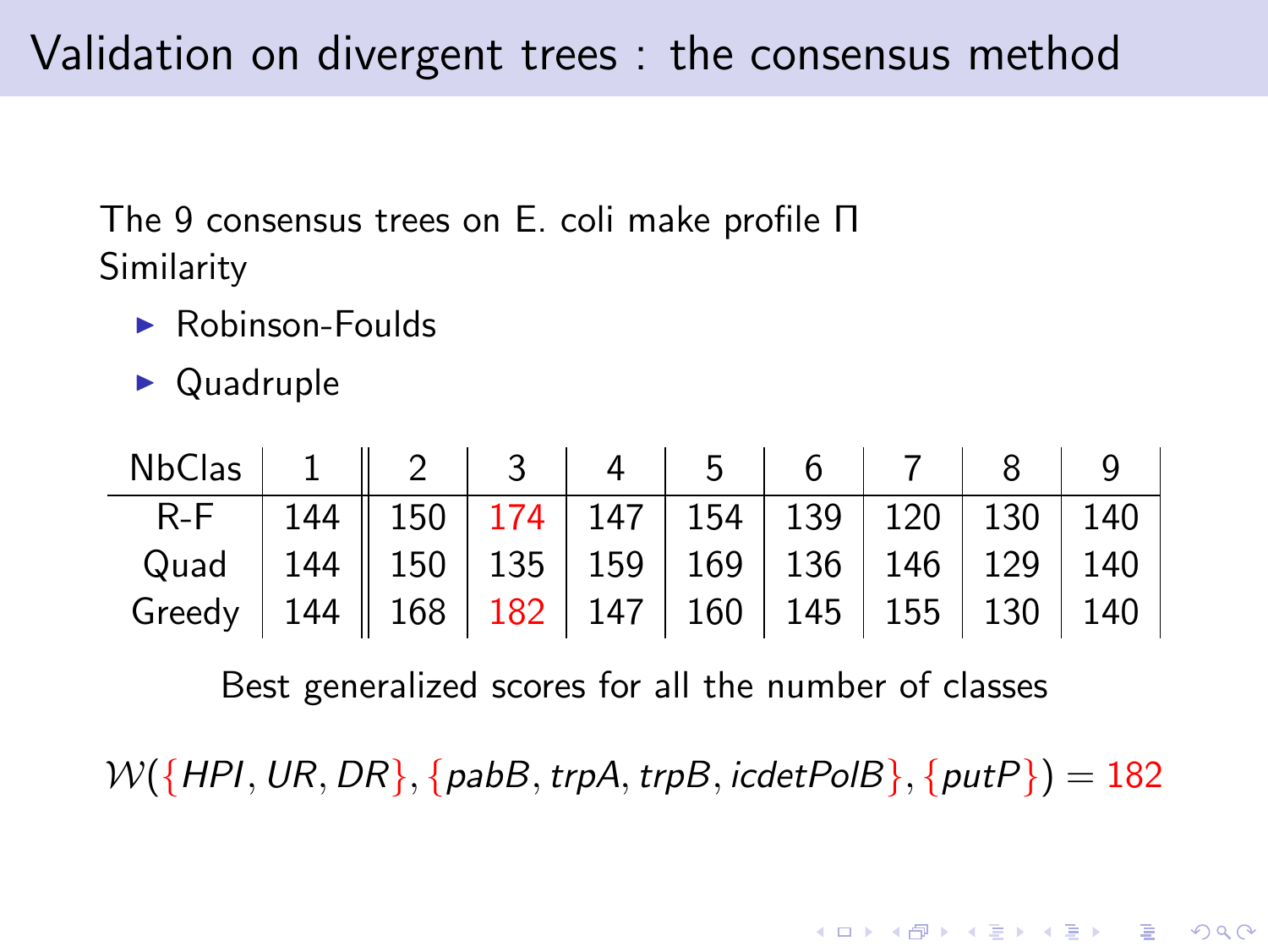- $\blacktriangleright$  An efficient, simple method
- ighthroof to decide if there is an atomic consensus or not  $(W^m)$ maximum)
- $\triangleright$  to define a single or multiple consensus
- $\blacktriangleright$  to detect divergent genes.
- ▶ Optimality is not sure, but  $\ldots$

 ${\mathcal W}^k(P)>{\mathcal W}^1 \Rightarrow \Pi$  non homogeneous

**K ロ X (日) X 제공 X 제공 X 기능 등 10 이익이**